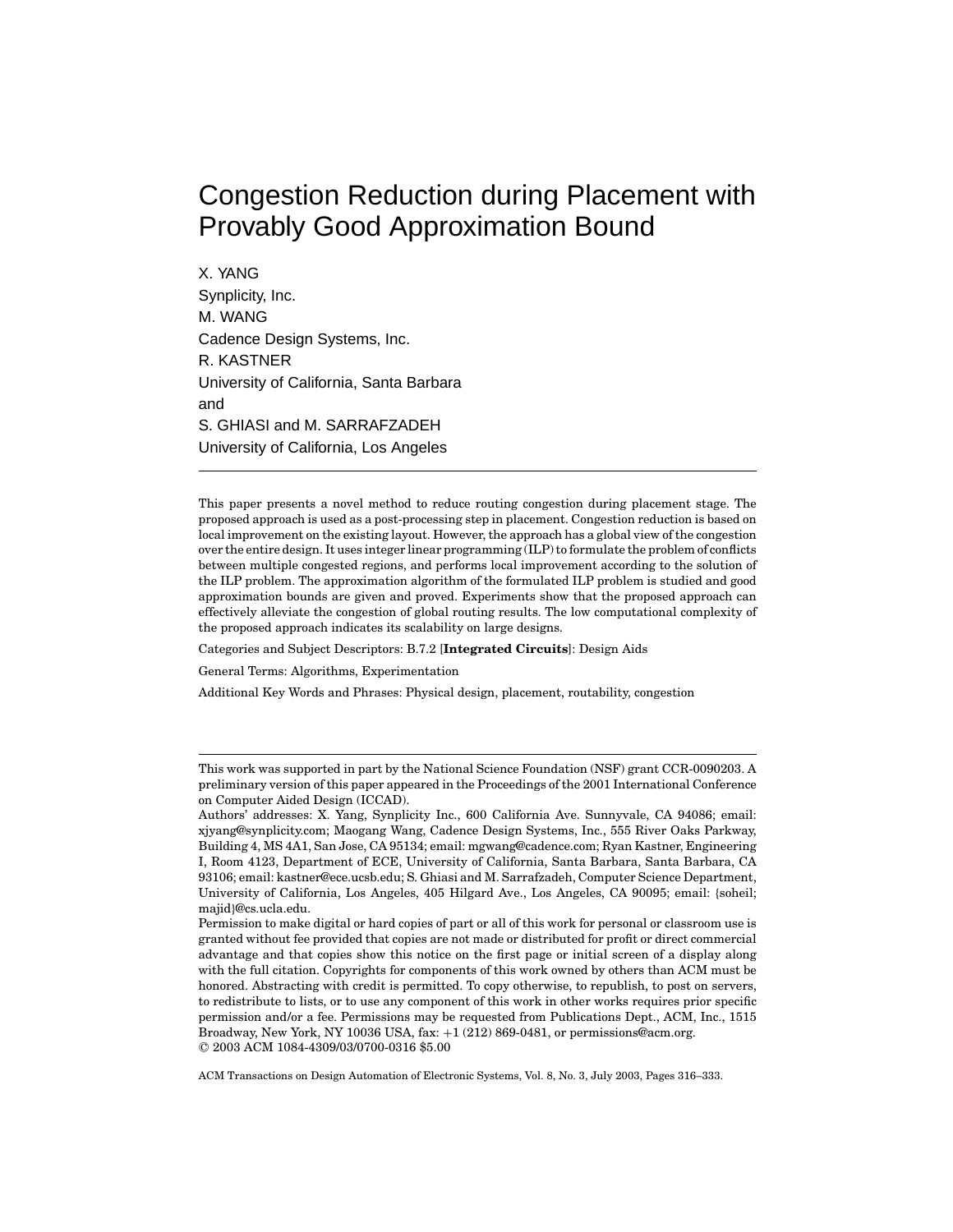# 1. INTRODUCTION

As VLSI system complexity continues to increase, physical design is getting more and more difficult. Traditional placement tools focus on minimizing total wirelength to obtain better routability and smaller layout area [Dunlop and Kernighan 1985; Sun and Sechen 1995; Kleinhans et al. 1991]. Despite the pervasive use of a half-perimeter wirelength objective, there is a mismatch between wirelength and congestion objectives in placement [Caldwell et al. 2000]; a placement with less total wirelength does not necessarily correspond to a better layout after routing. Congestion—an important objective indicating routability—has not drawn enough research attention in placement related studies. Although dealing with congestion is widely addressed in routing algorithms, in most cases, a portion of routing violation cannot be removed given fixed cell locations. It is of value to consider routability in the placement stage where the effort on congestion reduction would be more effective [Kahng et al. 2000]. Two recently proposed congestion estimation models, a Rent's rule based model [Yang et al. 2001] and a probabilistic model [Lou et al. 2001], showed the trend of addressing the congestion problem at early design stages.

In Cheng [1994], a routability model was proposed and incorporated in the annealing-based placement. The use of the model effectively reduces congestion. However, the proposed approach discards the extensive research work on wirelength minimization, and it significantly degrades placement speed. A multi-partitioning technique using pre-determined Steiner trees was introduced in Mayrhofer and Lauther [1990]. The restriction on the number of partitions confines the performance of the approach. A congestion driven placement approach was proposed in Parakh et al. [1998]. It uses an area router to evaluate local congestion during placement. Several other approaches [Tsay and Chang 1992; Wang et al. 2000a, 2000b], also incorporate routing within placement. In practice, combining global router and placer is an effective way to improve routability, yet researchers study more efficient approaches to handle the increasing design size.

A recent study [Wang et al. 2000b] shows that a post-processing technique is effective to minimize congestion because congestion correlates with wirelength in a global view. However, reducing congestion after a wirelength-driven placement is a non-trivial problem. Traditionally, people perturb existing placement within a window around the congested area [Tsay and Chang 1992; Wang et al. 2000a]. Local improvement within small windows has limited effect, whereas expanding search windows will cause interactions between congested areas, resulting in unpredictable results.

This paper presents a novel technique based on integer linear programming (ILP) to alleviate congestion in placement. The proposed approach is used as a post-processing step during the detailed placement stage. We study the difference between placement congestion and routing congestion, propose the congestion expansion technique to reduce congestion, and transform the expansion problem of multiple congested areas into an ILP problem. We also discuss the approximation algorithms for the proposed ILP problem and provide a good alternative approach to solve the ILP problem efficiently. Our goal is to achieve a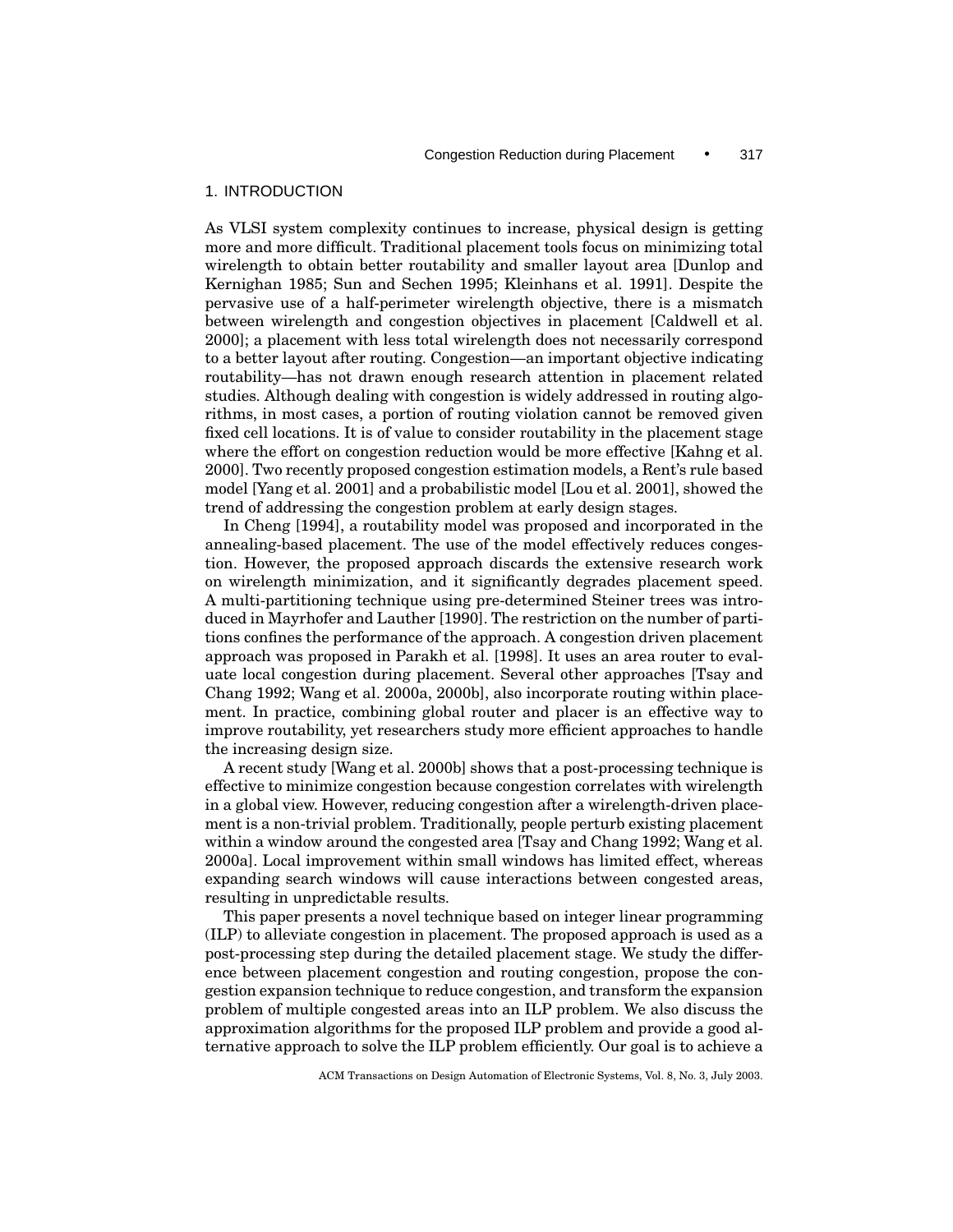less congested layout after global routing by modifying the existing placement. To demonstrate the effectiveness of the proposed method, we use the overflow after global routing as a measurement of the placement quality. The proposed approach effectively reduces the overflow of global routing, as well as the total routed wirelength.

The rest of this paper is organized as follows. Section 2 gives preliminaries. Section 3 describes the routing estimation and congestion measurement used in this work. In section 4, we introduce an ILP based algorithm, which alleviates congestion during the detailed placement. Additionally, an approximation algorithm to solve the ILP problem is proposed and analyzed. Section 5 presents experimental results to show the effectiveness of the approach. We conclude in section 6.

# 2. PRELIMINARIES

A *circuit* can be modeled with a hypergraph *G*(*C*, *N*), where *C* is a set of cells and *N* is a set of nets. A *net*  $e \in N$  is a subset of *C* that contains two or more cells. A *placement* is a set of locations for all cells within a rectangular chip area.

During detailed placement and global routing, the core area is divided into  $m \times n$  rectangular *global bins*. For standard-cell designs, we set *n* to the number of standard-cell rows; *m* is set so that the average number of cells per global bin is less than 5.

The boundaries of the global bins are *global bin edges*. For each global bin edge  $e$ , the *routing demand*  $d(e)$  is the number of wires that cross this boundary; the *routing supply s*(*e*) is the number of wires that are allowed to cross the boundary. The *overflow* of a boundary, *overflow*(*b*), is  $max(d(b) - s(b), 0)$ . The *total overflow* of a design is the sum of the overflows over all the global bin edges of the design. A lower overflow usually indicates better routability of the circuit.

The *bounding box* of a net is the minimum rectangle that contains all the cells belonging to this net. The *total bounding box wirelength* of a design is the summation of the half-perimeter of the bounding box over all the nets. If we assume that the width and the height of global bins are unit length, the *normalized total bounding box wirelength* of a design has similar definition with total bounding box wirelength, but measured by global bin grid units. The *total routed wirelength* is the sum of actual wirelength over all the nets (including each wire segment), measured by global bin grid units.

## 3. CONGESTION IN PLACEMENT

#### 3.1 Routing Estimation

To evaluate the congestion during placement, fast and accurate routing estimation is required [Cheng 1994; Lou et al. 2001]. Selecting a routing estimation model highly depends on the internal mechanism of the global router. For a general maze router, three conventional routing estimation models are widely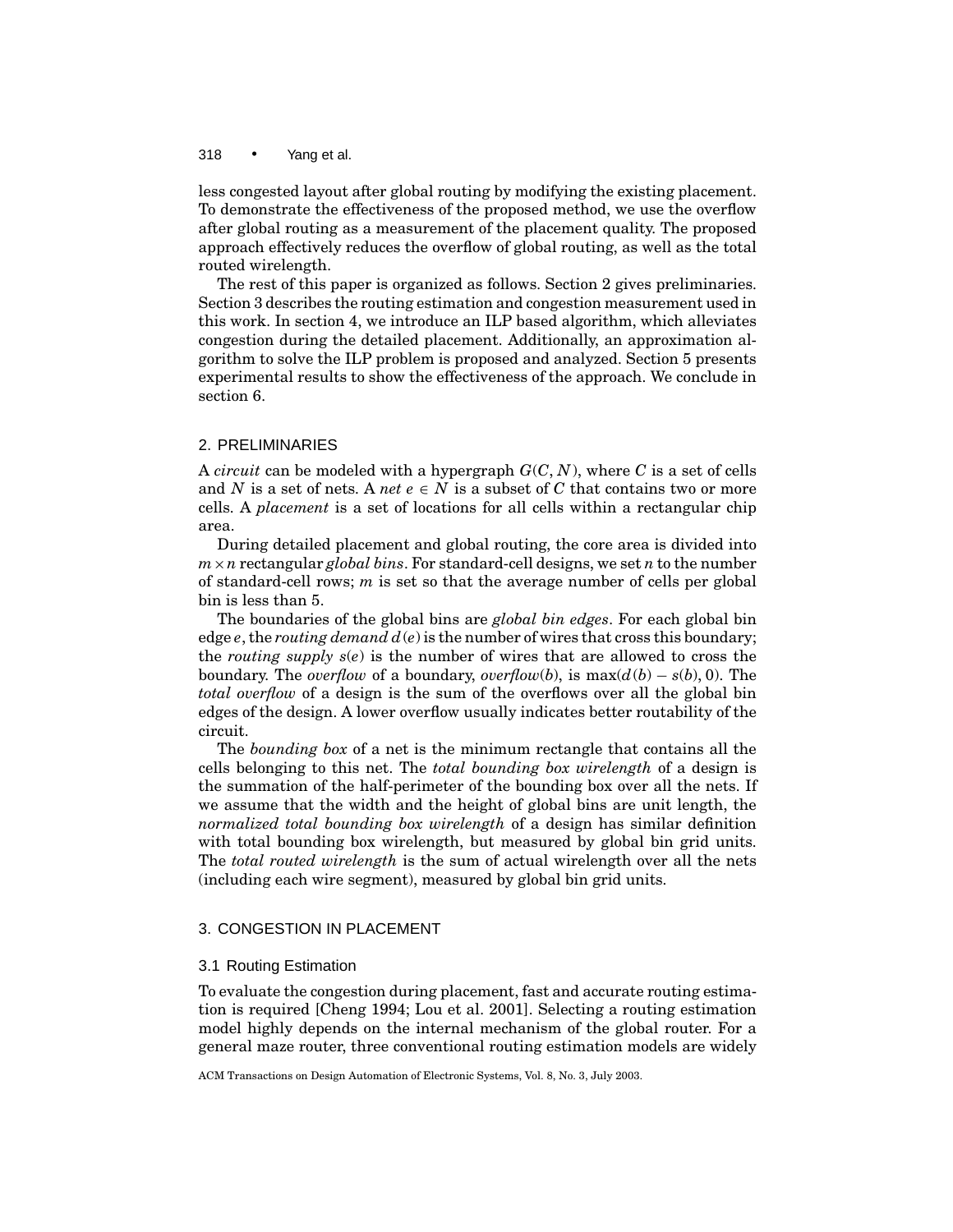#### Congestion Reduction during Placement • 319



Fig. 1. Bounding box routing estimation model.

used. They are bounding box model, star model and minimum spanning tree (MST) model. The MST model is accurate but it is also computationally expensive. The bounding box model requires the least computation for updating. It also generates reasonable estimation. In this work we adopt the bounding box model of Cheng [1994], as illustrated in Figure 1.

For each global bin  $b(i, j)$  at column  $i$  and row  $j$  , let  $C_{ij, h}^{(k)}$  denote the number of horizontal wire crossings on the right edge of global bin *b*(*i*, *j*) induced by net *k*. Similarly, let  $C^{(k)}_{ij,v}$  denote the number of vertical wire crossings on the bottom edge of global bin  $b(i, j)$  induced by net k. If we use x min(k), x max(k), *y* min(*k*) and *y* max(*k*) to describe the bounding box of net *k*, we have,

$$
C_{ij,h}^{(k)} = \begin{cases} \frac{q(k)}{y \max(k) - y \min(k) + 1} & x \min(k) \le i < x \max(k) \\ 0 & \text{otherwise} \end{cases}
$$
\n
$$
C_{ij,v}^{(k)} = \begin{cases} \frac{q(k)}{x \max(k) - x \min(k) + 1} & x \min(k) \le i \le x \max(k) \\ 0 & \text{otherwise} \end{cases}
$$
\n
$$
C_{ij,v}^{(k)} = \begin{cases} \frac{q(k)}{x \max(k) - x \min(k) + 1} & y \min(k) \le j < y \max(k) \\ 0 & \text{otherwise} \end{cases}
$$

where  $q(k)$  is a compensation factor defined in [Cheng 1994]. The bounding box wirelength under-estimates the actual wiring for nets with more than three terminals. Therefore *q*(*k*) has been introduced in order to model multi-terminal nets.  $q(k)$  depends on the number of terminals of net *k*.  $q(k)$  is 1 for 2-terminal or 3-terminal nets, and slowly increases to 2.79 for nets with 50 terminals.

With the routing estimation for each net, we can calculate the total estimated number of crossings for global bin edges. For each global bin  $b(i, j)$ , the routing demand of its right and bottom edge are:

$$
C_{ij,h} = \sum_{k=1}^{N} C_{ij,h}^{(k)}
$$

$$
C_{ij,v} = \sum_{k=1}^{N} C_{ij,v}^{(k)}
$$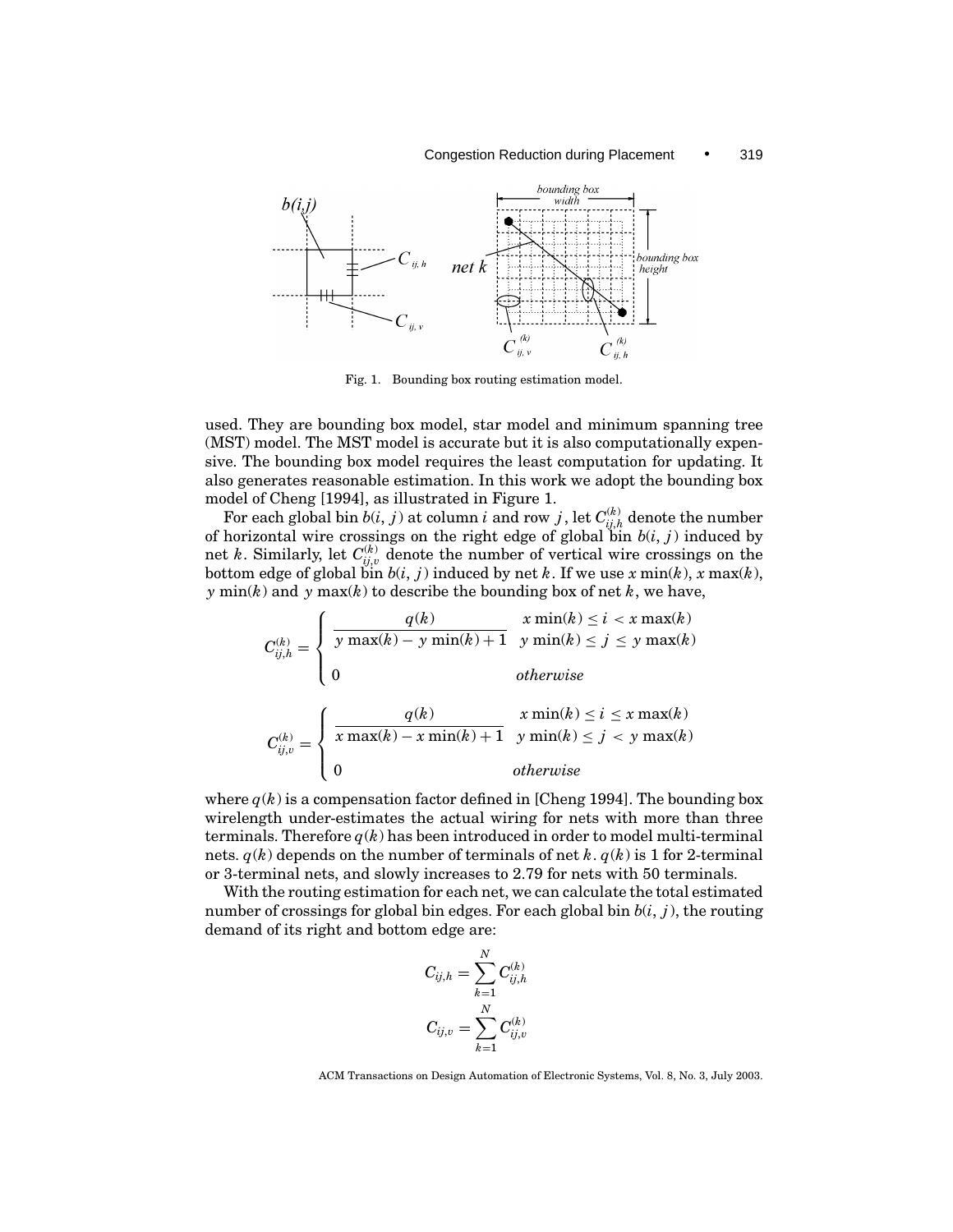## 3.2 Congestion Cost

We study the standard cell placement problem without consideration of macro cells. Therefore we assume uniformly distributed routing tracks for the entire core area. Let  $Cap_h$  and  $Cap_v$  be the number of tracks for vertical and horizontal global bin edges, respectively. For bin  $b(i, j)$ , the overflow of the right edge  $OF_{ii,h}$  is max $(C_{ii,h} - Cap_h, 0)$ , and the overflow of the bottom edge  $OF_{ii,v}$  is  $\max^{ij,n}(C_{ij, v} - Cap_{v}^{ij,n})$ .

The congestion cost function of the design can be modeled using overflow only. A more reasonable cost function would be a combination of wirelength and overflow (for a study of different congestion cost functions, see Cong and Madden [1998]). In this work, we employ a combination of wirelength and a quadratic function of overflow. The horizontal congestion of the design  $COST_h$  is,

$$
COST_h = \sum_{i=1}^{m-1} \sum_{j=1}^{n} (C_{ij,h} + OF_{ij,h}^2)
$$

The vertical congestion  $Cost_v$  is:

$$
COST_v = \sum_{i=1}^{m} \sum_{j=1}^{n-1} (C_{ij,v} + OF_{ij,v}^2)
$$

The total congestion cost *COST* is the sum of  $COST_h$  and  $COST_v$ .

Additionally, the total overflow *OF* of the layout is the sum of overflow over all the global bin edges:

$$
OF = \sum_{i=1}^{m-1} \sum_{j=1}^{n} OF_{ij,h} + \sum_{i=1}^{m} \sum_{j=1}^{n-1} OF_{ij,v}
$$

#### 3.3 Bin Congestion Degree

To identify the congested area, we define a *congestion degree Cij* for each global bin  $b(i, j)$  as the average relative congestion of its four edges.

$$
C_{ij} = \frac{1}{4} \left( \frac{C_{ij,h}}{C_{avg,h}} + \frac{C_{(i-1)j,h}}{C_{avg,h}} + \frac{C_{ij,v}}{C_{avg,v}} + \frac{C_{i(j-1),v}}{C_{avg,v}} \right)
$$

where *Cavg*,*<sup>h</sup>* and *Cavg*,*<sup>v</sup>* are the average numbers of horizontal and vertical crossings for all of the bins, respectively. They are obtained by,

$$
C_{avg,h} = \frac{1}{(m-1)n} \sum_{i=1}^{m-1} \sum_{j=1}^{n} C_{ij,h}
$$

$$
C_{avg,v} = \frac{1}{m(n-1)} \sum_{i=1}^{m} \sum_{j=1}^{n-1} C_{ij,v}
$$

# 4. CONGESTION REDUCTION IN DETAILED PLACEMENT

We focus on the integration of the congestion reduction technique into the detailed placement stage for the following reasons. First, the total routing

ACM Transactions on Design Automation of Electronic Systems, Vol. 8, No. 3, July 2003.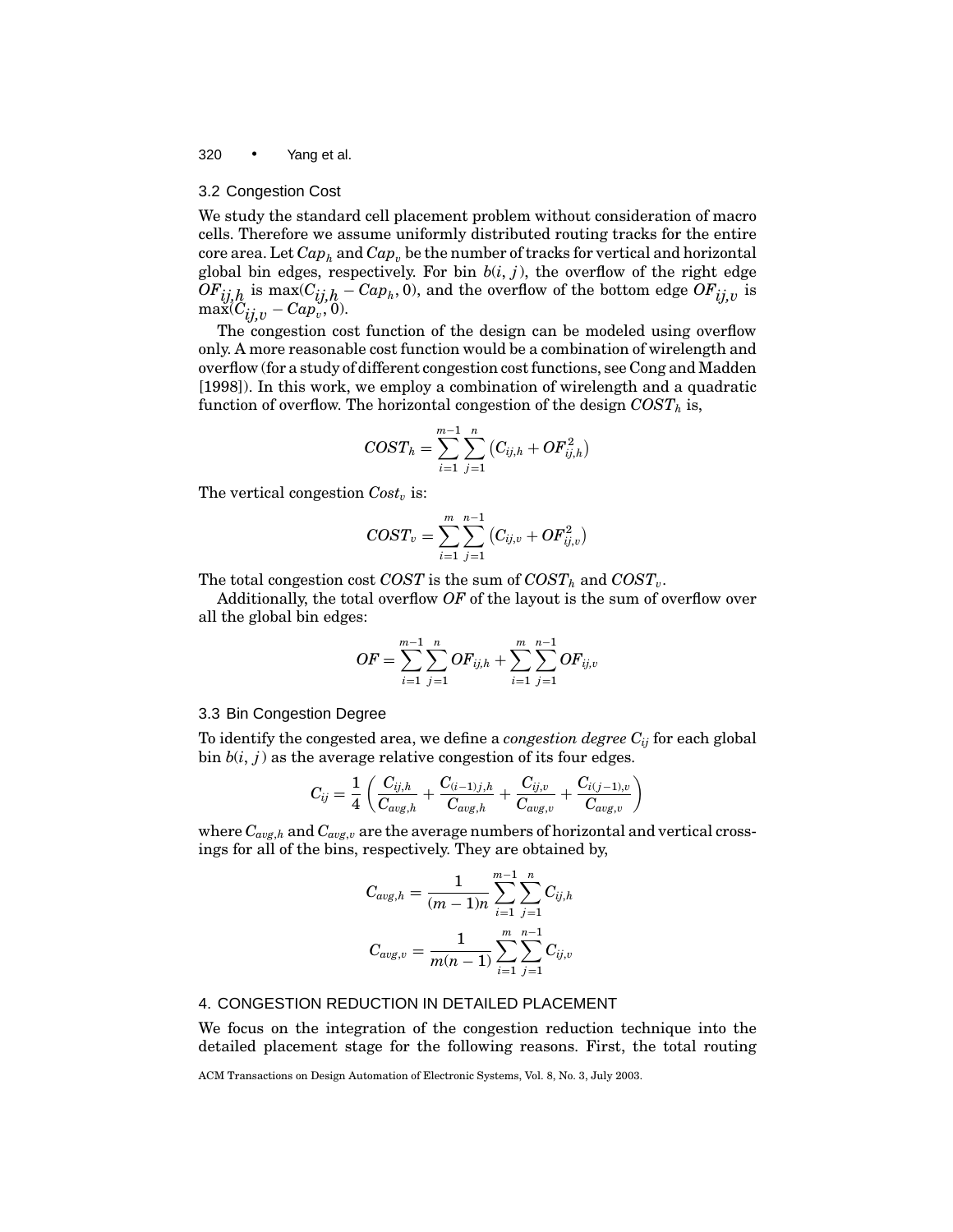

Fig. 2. Congested areas expand from placement to routing. (a) Estimated routing congestion in placement. (b) Congestion after maze-routing using large capacity without rip-up and re-route. (c) Congestion after maze-routing using tight capacity with rip-up and re-route. Note that the congestion threshold in placement is higher than that in routing, resulting in the expansion of the congested areas.

demand of the design globally correlates to the total wirelength. Minimizing total wirelength indirectly reduces congestion. Traditionally people use the half perimeter of the bounding box to estimate routed wirelength of a net. Extensive research on minimizing bounding box wirelength can be utilized in global congestion reduction.2 Second congestion reduction in detailed placement costs less in terms of computation time. In most cases, combining the routing estimation into global placement will dramatically degrade the placement speed. Considering that a main portion of placement time should be allocated to timing issues, the excessive computational time for congestion reduction is discouraged. Finally, in the detailed placement stage, more accurate layout information has been revealed. Therefore the routing estimation is more accurate, and the reduction of the estimated congestion is more likely to be transformed to the reduction of routing congestion.

## 4.1 Congested Region Expansion

Based on routing estimation, there are two ways to identify a congested area in placement. We can define the congested bin as a global bin with a congestion degree (described in Section 3.3) greater than a certain threshold value. Or we can define the bin as congested if at least one of its edges is congested, that is, the overflow of at least one edge is greater than zero. Congested regions are unevenly distributed throughout the chip area.

As expected, a congested region in placement will shrink after global routing, since routers "intelligently" handle congestion. However, if we change the point of view, by setting a higher threshold value in placement than in routing, the congested region is actually enlarged due to the detours in the congested spot. The tighter the routing resources, the larger the congested area. Figure 2 gives an example of this phenomenon. It is the expansion that makes the placement congestion problem hard: the effort on reducing the congestion in placement may be unnecessary to routing, or may cause new congested areas.

<sup>&</sup>lt;sup>2</sup>The authors also believe that a congestion-driven global placement (different from minimizing) wirelength) would be more effective, and it should draw research attention as well.

ACM Transactions on Design Automation of Electronic Systems, Vol. 8, No. 3, July 2003.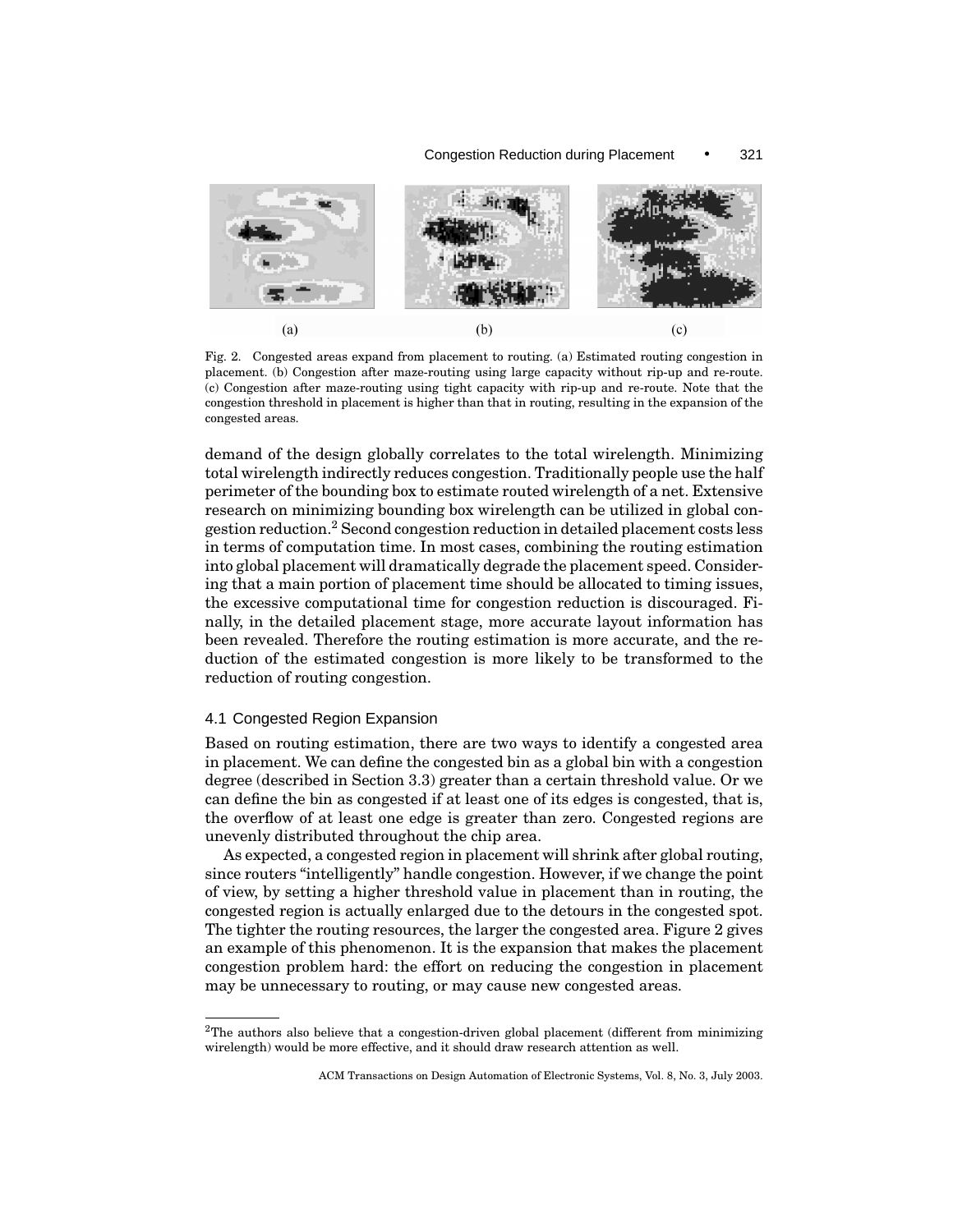

Fig. 3. Overlaps between expansion areas for multiple congested regions.

## 4.2 Multiple Congested Area Expansion Based on Integer Programming

The expansion of a congested region suggests: (a) the congestion reduction should be performed within a larger region than the congested region; (b) certain techniques are required to handle the conflicts between the expansions of multiple congested regions. We name the congestion optimization region the *expansion area*. For a single congested region, it is desired to use a larger expansion area so the congestion can be effectively reduced. However, we should bound the expansion area since a larger expansion area requires longer running time. Additionally, the expansion area of one region may overlap with that of another region if these two congested regions are close. This may cause unexpected congested regions. A larger expansion area increases the likelihood of the existence of the overlapped regions. An arbitrative mechanism is needed to determine the expansion range for each congested region. We transform this arbitrating problem into an integer programming problem.

Assume we have *K* congested regions. Two rectangular expansion areas are assigned to each congested region, a smaller one and larger one. These expansion areas are overlapped as shown in Figure 3. If we try to reduce congestion for one congested region without consideration of the other congested region's expansion, two expansion areas may overlap and a new congested region may be created.

The problem is to find a combination of expansion schemes for all of the congested regions, such that the maximum congestion over the core area is minimized. First, we use a simplified model to describe the expansion. As shown in Figure 4, a congested region has two expansion areas:  $E_0$  and  $E_1$ . For  $E_0$ , the expected average congestion degrees (or average density)  $d_0$  is:

$$
d_0=\frac{1}{A_0}\sum_{(i,j)\in E_0}C_{ij}
$$

where  $A_0$  is the area of  $E_0$ .

Similarly, the expected average congestion degree  $d_1$  for area  $E_1$  is:

$$
d_1=\frac{1}{A_1}\sum_{(i,j)\in E_1}C_{ij}
$$

where  $A_1$  is the area of  $E_1$ .

ACM Transactions on Design Automation of Electronic Systems, Vol. 8, No. 3, July 2003.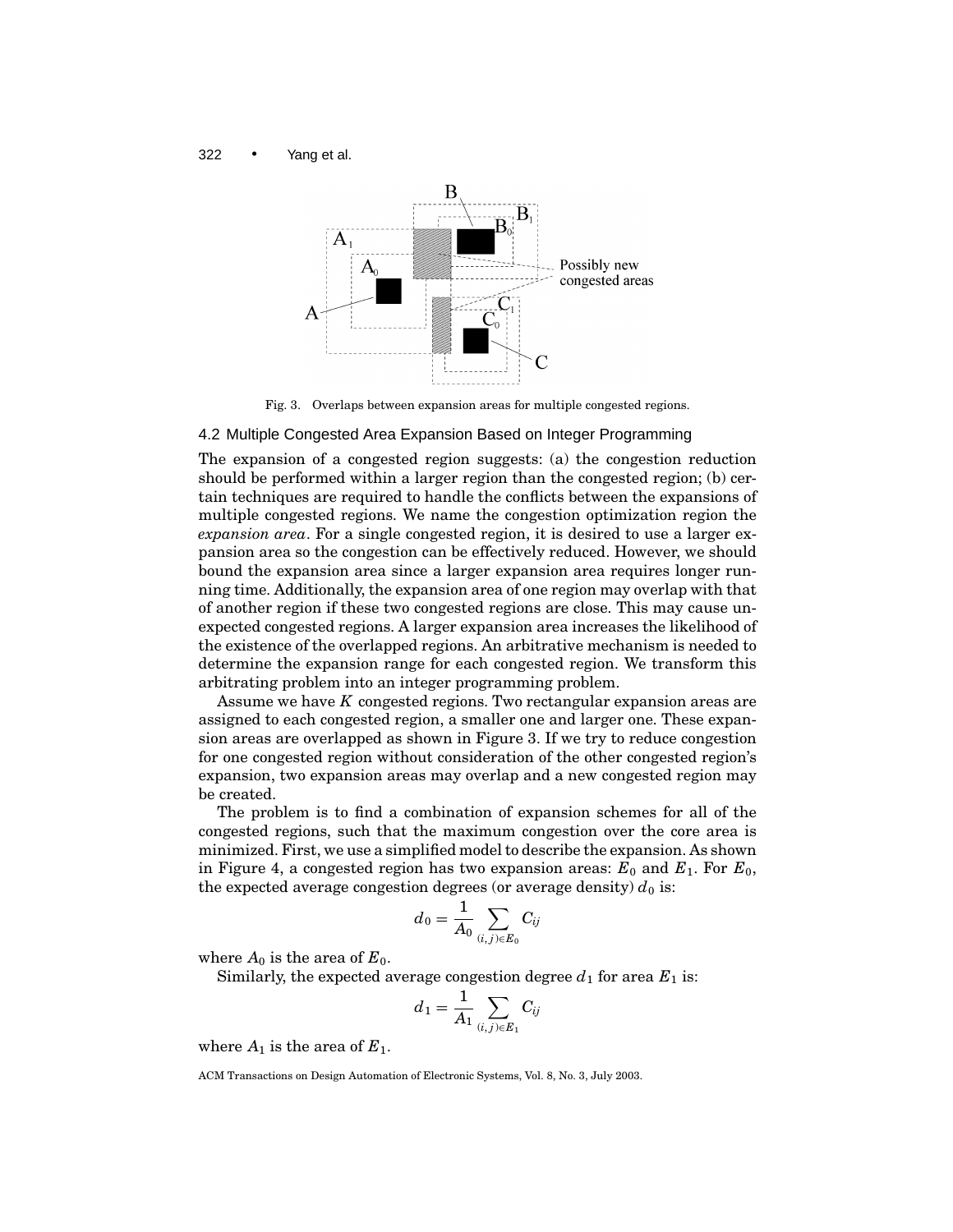#### Congestion Reduction during Placement • 323



Fig. 4. Two expansion areas for a congested region.

For any global bin  $b(i, j)$  in the expansion area  $E_0$ , its congestion degree before and after expansion scheme 0 are  $C_{ij}$  and  $d_0$ , respectively. Thus, for congested region  $k$ , we define the *incremental degree* for any global bin  $b(i, j)$ at expansion scheme 0:

$$
d_{ij}^{\;k,0}=\left\{\begin{matrix} d_0-C_{ij} & if & b(i,j)\in E_0\\ 0 & otherwise \end{matrix}\right.
$$

The incremental degree for any global bin  $b(i, j)$  at expansion scheme 1:

$$
d_{ij}^{k,1} = \begin{cases} d_1 - C_{ij} & \text{if} \quad b(i,j) \in E_1 \\ 0 & \text{otherwise} \end{cases}
$$

For each congested region  $k$ , there is a corresponding binary variable  $x_k$ .  $x_k$ is 0 if the expansion  $E_0$  is chosen, or 1 if  $E_1$  is chosen.

The expansion scheme problem can be transformed into a 0–1 integer linear program (ILP) problem:

$$
minimize \t Cmax \t (1)
$$

s.t. 
$$
C_{ij} + \sum_{k=1}^{K} d_{ij}^{k,0} (1 - x_k) + d_{ij}^{k,1} x_k \le C_{\text{max}}
$$
 (2)

$$
i = 1, ..., m
$$
  
\n
$$
j = 1, ..., n
$$
  
\n
$$
x_k \in \{0, 1\}
$$
  
\n
$$
k = 1, ..., K
$$
  
\n(3)

where  $C_{\text{max}}$  is the maximum congestion degree over all the global bins. For each global bin there is one constraint. If a global bin *b*(*i*, *j*) is located in the  $\alpha$  expansion area  $E_0$  of congested region  $k$ , a term  $d_{ij}^{k,0}(1-x_k) + d_{ij}^{k,1}x_k$  will be added to its constraint. If  $\sin b(i, j)$  is located in the expansion area  $E_1$  but not  $E_0$ , an item  $d_{ij}^{\;k,1}x_k$  will be generated. If bin  $b(i,j)$  is located in neither of these two areas, no constraint is created from the congested region *k*. If a bin is not covered by any of the congested regions, it has a simple constraint:  $C_{ij} \leq C_{\text{max}}$ .

The transformed ILP problem can be optimally solved if the number of congested regions is limited. The problem solution determines the expansion scheme for each congested region. Local congestion reduction will be performed within the pre-determined expansion areas.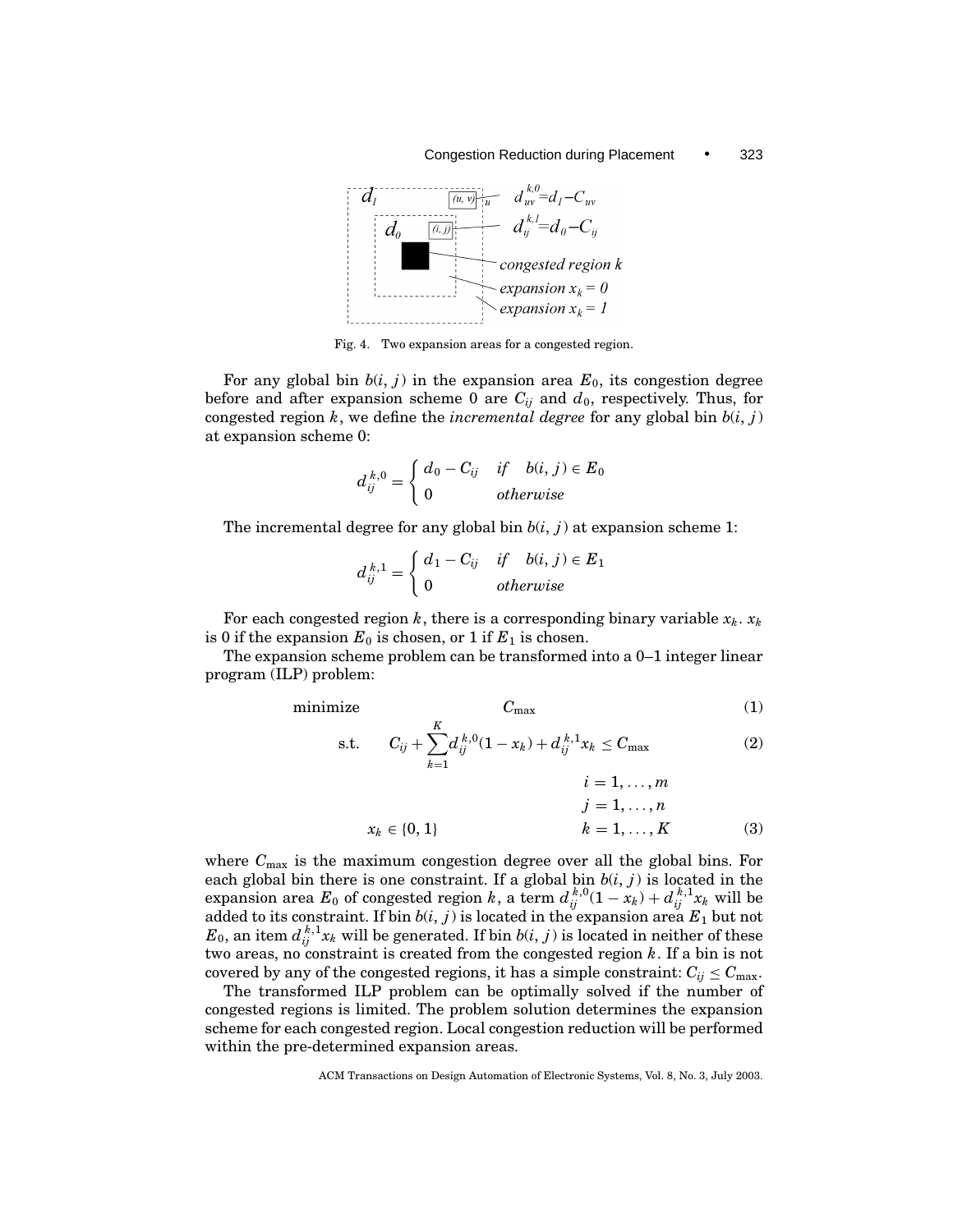## 4.3 Approximation Algorithm for ILP

In this section, we will discuss the approximation approach of the formulated ILP problem. When the number of congested regions is large (e.g.  $> 100$ ), the ILP problem cannot be solved efficiently. Even if it is a moderate number (e.g.  $~\sim$ 50 − 60), a certain amount of running time still prevents the approach from being used in the inner loop of the optimization flow. We need to solve the transformed ILP problem as quickly as possible. On the other hand, we do not require the optimality of the solution because the solution only provides an estimated target for the congestion reduction approach. Therefore we look into approximations of the original problem.

One approach to solve this problem is using linear programming relaxation and *threshold rounding*. First we relax the integrality constraint  $x_k \in \{0, 1\}$ for all *k* and obtain the relaxation linear programming (LP) problem in which  $x_k \in [0, 1]$  for all k. This LP problem can be solved efficiently. We solve this relaxed LP problem to obtain the fractional solution  $\hat{x}_k$ . Then we use threshold rounding to obtain a solution of the original ILP problem: for all *k*, if  $\hat{x}_k \geq 0.5$ , set  $x_k$  to 1, otherwise set it to 0. Let  $C^*$  denote the optimal value of the objective function for the original ILP problem, and let  $C_{app}$  denote the objective value obtained by the approximation approach (relaxation and rounding), We have:

THEOREM 4.1. *For the ILP problem described by* (1)*,* (2) *and* (3)*, the relaxation and threshold rounding approach finds a solution with an objective value*  $C_{app}$  *such that*  $C_{app} \leq 2C^*$ *, where*  $C^*$  *is the optimal solution for the ILP problem.* 

PROOF. Consider the left side of the constraint inequality in the ILP problem. For each global bin  $b(i, j)$ , each congested region  $k$  corresponds to a portion of  $i$  the constraint:  $d_{ij}^{k,0}(1-x_k) + d_{ij}^{k,1}x_k$ . Let  $\widehat{D}_{ij}^k$  denote the value of this portion before rounding and  $D_{ij}^k$  denote the value after rounding. Assume for the optimal solution of the relaxed LP problem,  $\hat{x}_k < 0.5$  and  $x_k$  is set to 0, we have:

$$
\frac{D_{ij}^k}{\hat{D}_{ij}^k} = \frac{d_{ij}^{k,0}(1-x_k) + d_{ij}^{k,1}x_k}{d_{ij}^{k,0}(1-\hat{x}_k) + d_{ij}^{k,1}\hat{x}_k} \le \frac{d_{ij}^{k,0}}{d_{ij}^{k,0}(1-\hat{x}_k) + d_{ij}^{k,1}\hat{x}_k} \le \frac{d_{ij}^{k,0}}{d_{ij}^{k,0}(1-\hat{x}_k)} \le \frac{d_{ij}^{k,0}}{d_{ij}^{k,0}(1-\hat{x}_k)} \le 2
$$

 $\text{Similarly, for } \hat{x}_k \geq 0.5 \text{ and } x_k = 1 \text{, the ratio between } D^k_{ij} \text{ and } \hat{D}^k_{ij} \text{ is also less}$ than or equal to 2. Therefore,

$$
\frac{C_{ij} + \sum\limits_{k=1}^{K} D_{ij}^k}{C_{ij} + \sum\limits_{k=1}^{K} \widehat{D}_{ij}^k} \leq 2
$$
  

$$
i = 1, \ldots, m \quad j = 1, \ldots, n
$$

Since the objective function  $C_{\text{max}}$  is determined by the maximum left side of inequality constraint for all  $i$  and  $j$ , the value of the objective function after

ACM Transactions on Design Automation of Electronic Systems, Vol. 8, No. 3, July 2003.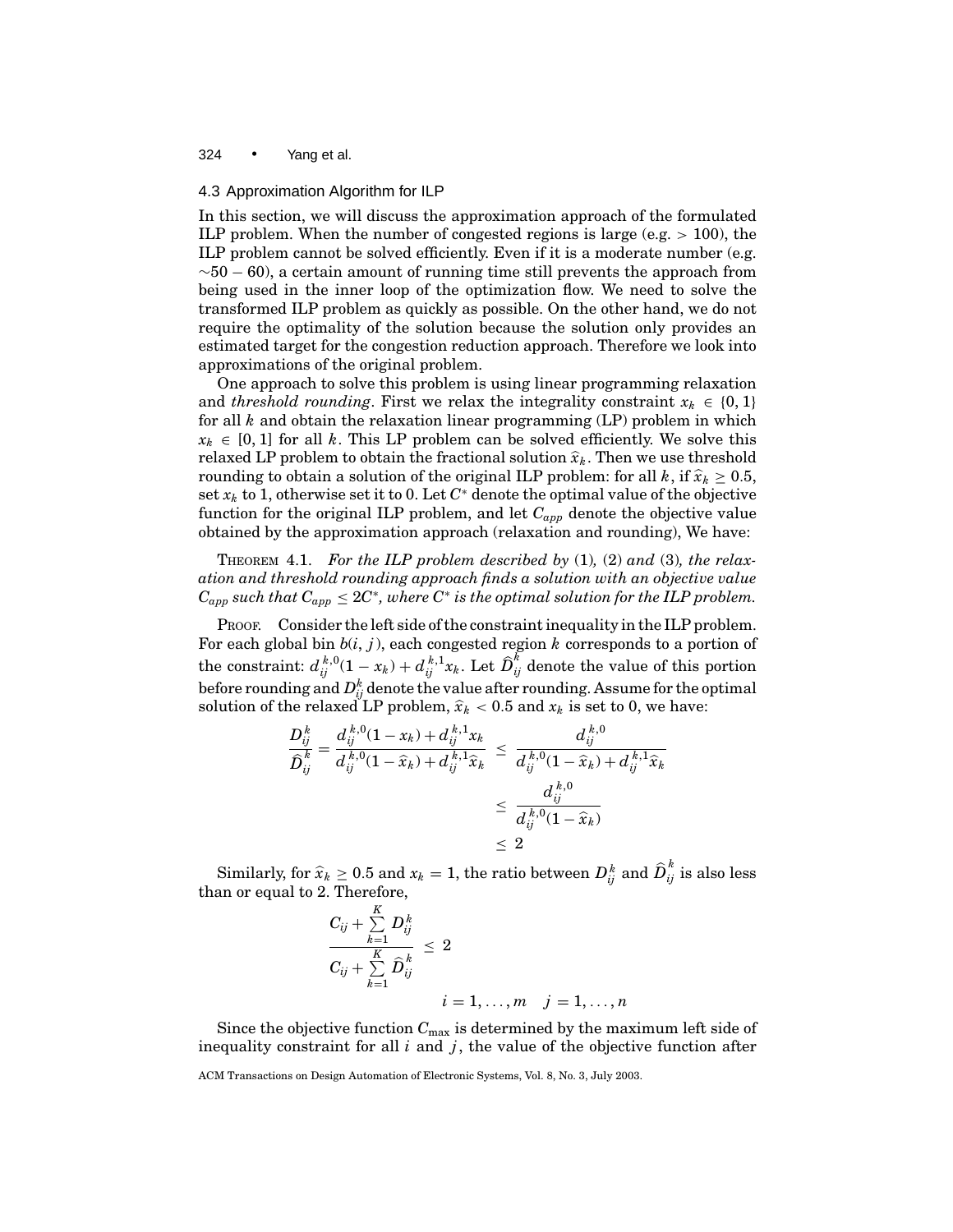#### Congestion Reduction during Placement • 325



Fig. 5. Relaxed ILP solution distribution. Each bar shows the percentage of variables that have values in the corresponding range. The left-most bar shows that there are 35% of variables with values between 0 and 0.05; the second left bar shows that there are 2% of variables with values between 0.05 and 0.10 and so forth.

rounding  $C_{app} \leq \hat{C}$ . Here  $\hat{C}$  is the optimal objective of the relaxed LP problem. Since the solution of the relaxed LP problem is the dual bound of the original ILP problem, that is,  $\hat{C} \leq C^*$ , we have  $C_{app} \leq 2C^*$ 

Theorem 4.1 gives a 2-approximation algorithm for the proposed ILP problem because the algorithm has a performance ratio<sup>3</sup> at most 2. In practice, there exists a better approximation feature for the algorithm. This is because the solution of the relaxed LP problem is not uniformly distributed over [0, 1]. Figure 5 shows the solution distribution of  $\hat{x}_k$  for a series of problems. The figure is obtained in the following way. For a given circuit, we assign two expansion plans for each congested region, the ILP problem is then formulated, relaxed and solved. We repeat this process by setting different expansion plans. Finally, we count the total number of variables for all of the problems, and the number of variables within a given range.

According to our experimental observations, we may use a distribution model to describe the  $x_k$  distribution. Here we adopt a square distribution  $f(x)$  as illustrated in Figure 6. Although this is not an accurate model to describe the solution feature, we will show later that it is useful if it bounds the real distribution.

 $3$ Performance ratio of an algorithm is the ratio between the solution delivered by this algorithm and the optimal solution.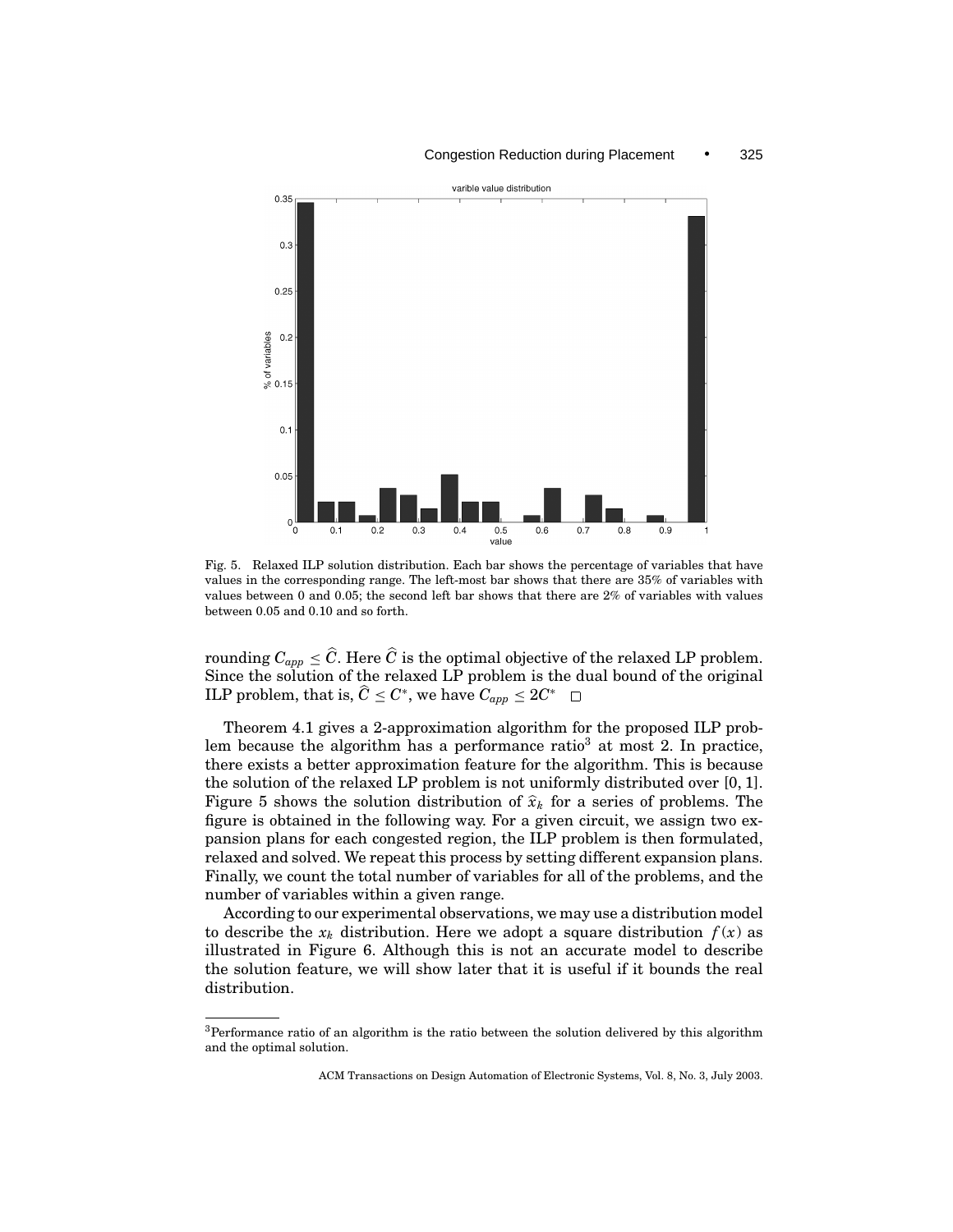

Fig. 6. Assumed distribution of the solution for the relaxed ILP.

Assume the probability distribution function is  $f(x) = c(x - 1/2)^2$ . *c* is a constant such that

$$
\int_0^1 c\left(x - \frac{1}{2}\right)^2 dx = 1\tag{4}
$$

From (4) we obtain  $c = 12$ . Thus,  $f(x) = 12(x - 1/2)^2$ . For any given x',  $0 < x' < 1/2$ , the probability  $p_1$  that  $x_k \leq x'$  or  $x_k \geq 1-x'$  can be computed by

$$
p_1 = 2 \int_0^{x'} f(x) dx
$$
 (5)

We thus have

THEOREM 4.2. *For the ILP problem described by* (1)*,* (2) *and* (3)*, if the solution distribution*  $f(x) = 12(x - 1/2)^2$ , the relaxation and threshold rounding *approach finds an* α*-approximate solution, with probability at least p. The relationship between* α *and p is*

$$
p = \left(8\left(\frac{\alpha-1}{\alpha}\right)^3 - 12\left(\frac{\alpha-1}{\alpha}\right)^2 + 6\left(\frac{\alpha-1}{\alpha}\right)\right)^K
$$

*where K is the number of variables in the ILP problem.*

PROOF. According to (5) and  $f(x)$ , for a given variable  $x_k$  and a given value  $x'(0 < x' < 1/2)$ , the probability *p*<sup>*'*</sup> with  $x_k \le x'$  or  $x_k \ge 1 - x'$  is

$$
p' = 8x'^3 - 12x'^2 + 6x'
$$
 (6)

When  $x_k \leq x'$ , in the worst case, rounding  $x_k$  to 0 will increase the left side of a constraint from  $d_0(1 - x_k) + d_1x_k$  to  $d_0$ . So, the ratio between the constraint value with or without rounding is:

$$
\frac{d_0}{d_0(1-x_k) + d_1x_k} \le \frac{1}{1-x_k} \le \frac{1}{1-x'}
$$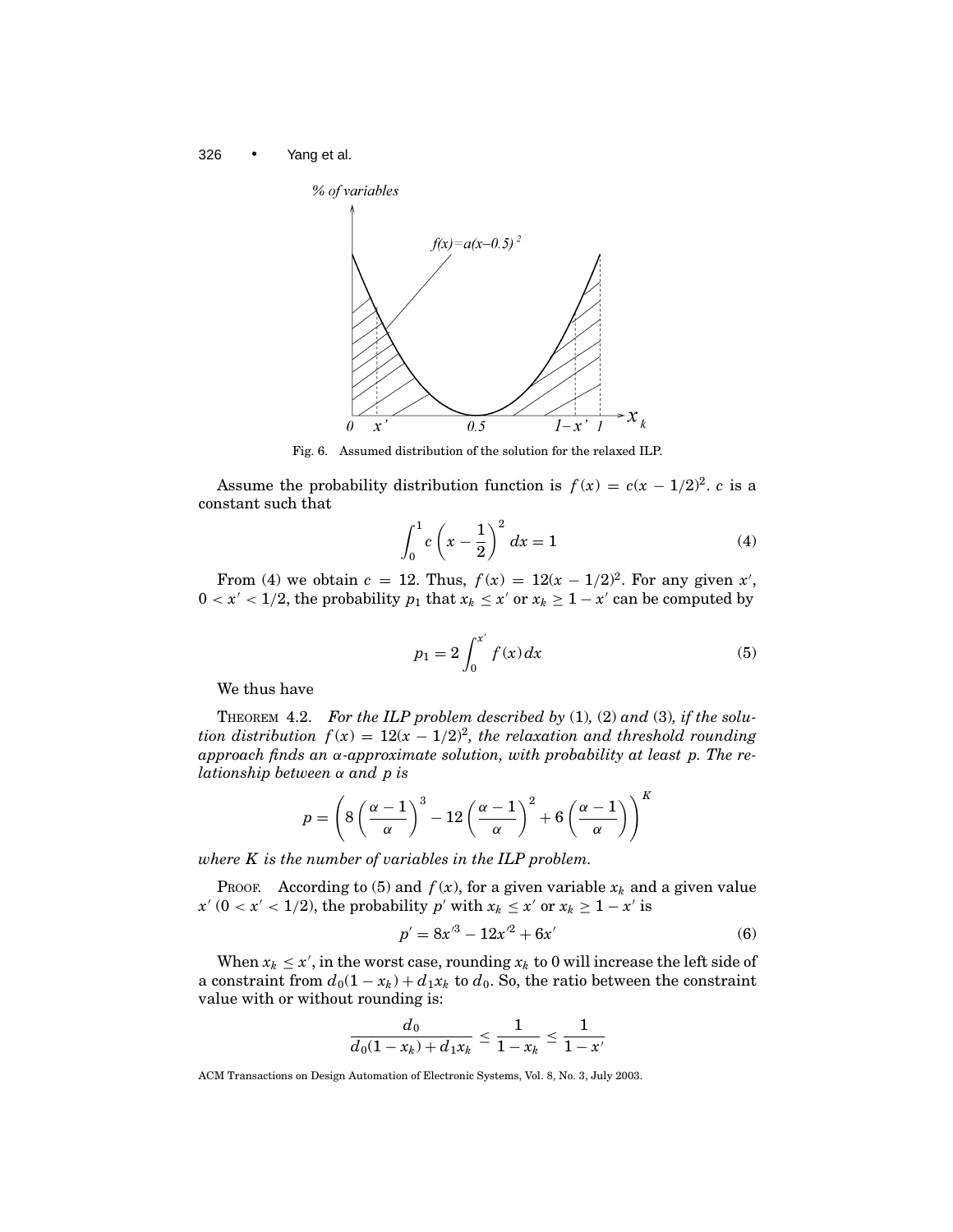The similar case occurs when  $x_k \geq x'$ . The ratio is:

$$
\frac{d_1}{d_1(1-x_k)+d_1x_k}\leq \frac{1}{x_k}\leq \frac{1}{1-x'}
$$

So the threshold rounding approach is an  $\alpha$ -approximation algorithm and the approximation factor

$$
\alpha=\frac{1}{1-x'}
$$

Thus, we have

$$
x'=\frac{\alpha-1}{\alpha}
$$

Plug it into (6), we have

$$
p'=8\left(\frac{\alpha-1}{\alpha}\right)^3-12\left(\frac{\alpha-1}{\alpha}\right)^2+6\left(\frac{\alpha-1}{\alpha}\right)
$$

This is the probability for one variable. The probability *p* that all *K* variables are less than *x'* or greater than  $1 - x'$  is  $p^{K}$ .  $\Box$ 

Theorem 4.2 gives the probability of producing a bounded solution. For instance, the probability of producing a 1.5-approximate solution for 40 variables is 0.22.

Noting that the actual distribution does not necessarily obey the square distribution, we have

COROLLARY 4.3. *Theorem 4.2 holds for any distribution*  $g(x)$  *if* 

$$
\int_0^{x'} g(x) dx \ge \int_0^{x'} f(x) dx, \quad and
$$
  

$$
\int_{1-x'}^1 g(x) dx \ge \int_{1-x'}^1 f(x) dx \quad x' = \frac{\alpha - 1}{\alpha}
$$

The analysis on the approximation algorithm for the ILP problem is not directly used in our congestion reduction approach. However, it reveals the problem features and suggests a fast approximation method to solve the ILP problem. In some specific cases where the ILP problem contains too many variables, and cannot be solved efficiently, the approximation algorithm can be used to obtain a reasonable solution within a short amount of time.

#### 4.4 Congestion Reduction in Detailed Placement

Based on the congestion analysis, we propose an approach to alleviate the routing congestion in the detailed placement stage. The entire flow of the approach is described by Algorithm 1.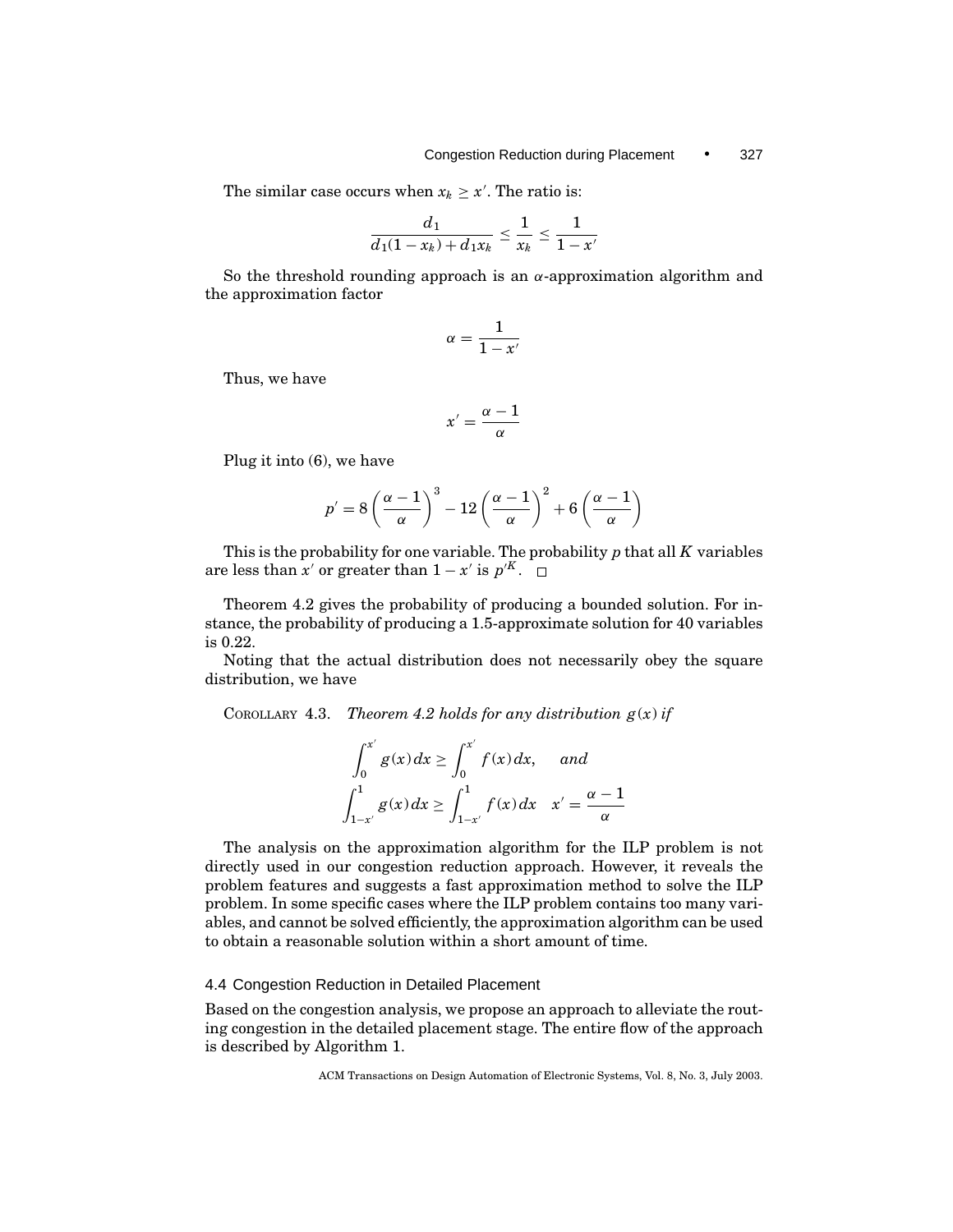**Algorithm 1.** Congestion Reduction Algorithm for Multiple Congested Area Input: Circuit *G* and a detailed placement  $P_0$ , Output: Placement *P*<sup>1</sup> with alleviated congestion Snap cells into global bins according to their current position; **for all** net  $n \in N$  do Do routing estimation for net *n*; **end for** Calculate average horizontal/vertical routing demand over all of the edges: *Cavg*,*h*, *Cavg*,*<sup>v</sup>* **for all** global bin  $b(i, j)$ ,  $i = 1, ..., m$ ,  $j = 1, ..., n$ Assign an estimated congestion degree  $C_{ii}$  to this bin; **end for** Identify congested regions; Assign two expansion ranges for each congested region; Formulate the ILP problem and solve it; Determine expansion range for each congested region by ILP; **for all** congested region **do** Expand this region according to pre-determined expansion range; Do local improvement within the range to reduce congestion; **end for** Create detailed placement by spreading cells in each global bin.

The congestion reduction approach starts from an existing placement after wirelength minimization. The core area is divided into uniform global bins. Cells are assigned into global bins according to their current position. Based on the routing estimation model and bin congestion degree described in Section 3, we have a congestion distribution map for the current placement.

The next step is to identify the congested regions. This is accomplished by picking a congested global bin as the seed, checking the neighborhood bins and including the congested bins in this group of congested bins. Then we use the minimum rectangle that contains these connected congested bins as one congested region. A new seed is then picked to form the next congested region. For some designs, many congested bins are connected. A large congested region will be found based on the above approach. However, a large congested region may degrade the effect of the congestion reduction within its range. In this case, we set a maximum area for the congested regions to prevent the formation congested regions that are too large.

Once we have all of the congested regions, we assign two expansions to each. The size of the expansion area is proportional to the original congested region. We use *x*% to denote the expansion scale of a congested region, that is, the width and height of the expanded region will be *x*% longer than that of the original region. For each congested region, we have two expansion plans: a larger one and a smaller one. The selection between these two plans is made by formulating and solving the ILP problem described in Section 4.2.

The expansion area determines the range of local improvement for a congested region. The local improvement is based on cell swapping. A pair of cells are randomly chosen and swapped. Routing estimations of the nets that connect these two cells are re-evaluated. The swap will be accepted if the total congestion cost in the expansion area is lower after swapping, and will be rejected otherwise. In order to speed up the performance, cell swapping is performed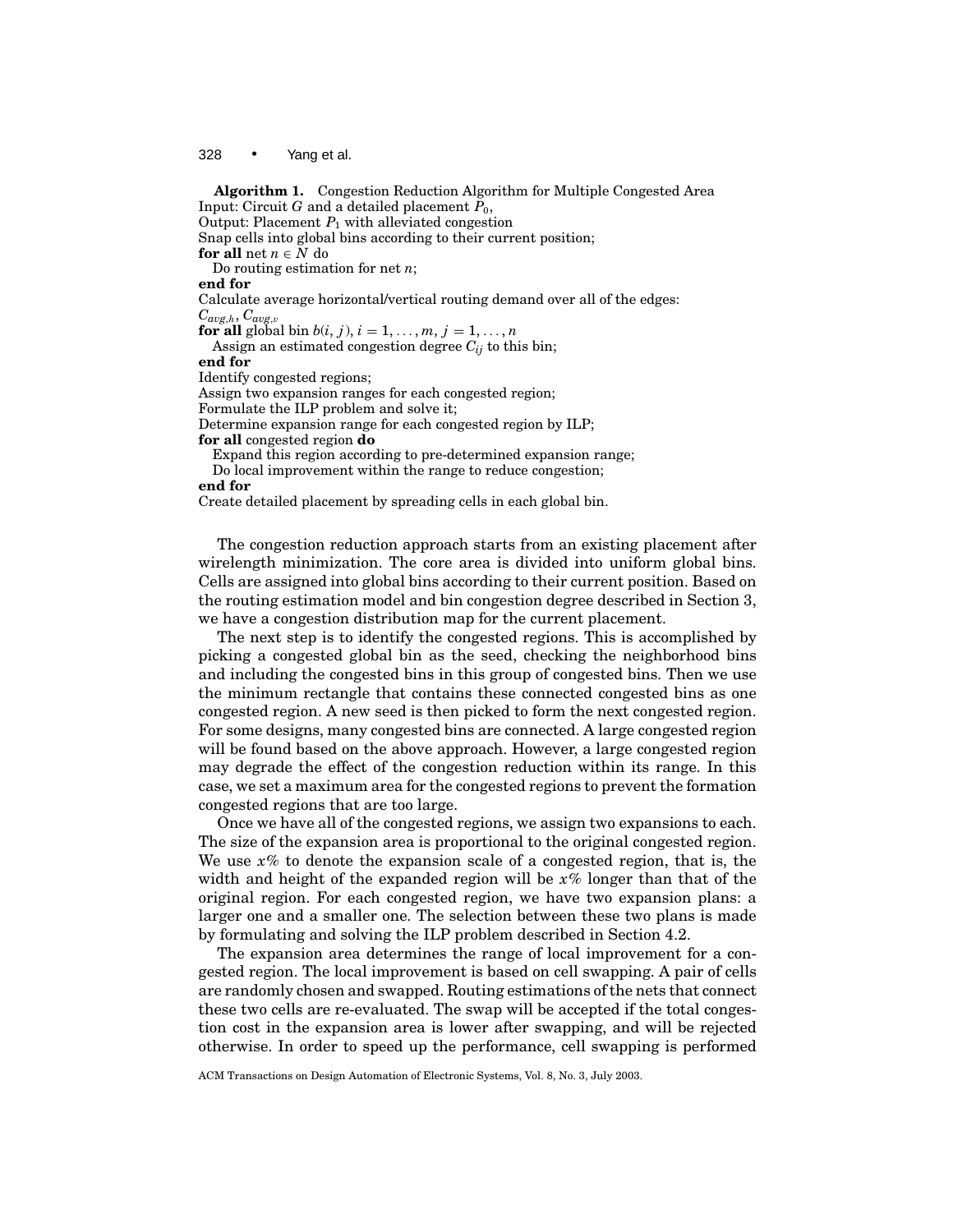

Fig. 7. Cell reordering in the congestion reduction approach: (a) Cells A and B are swapped to reduce congestion on edge *e*; (b) Swapping in the global bin stage will be nullified in detailed placement; (c) Re-order cell A after swapping to ensure the effect of swapping.

based on global bin structure—cells are located at the center of global bins. This may cause cost function mismatch between the current placement and the final placement after resolving the overlaps. To limit the mismatch, row balance and bin balance are maintained during congestion reduction.4

A *cell re-ordering* technique is used in this approach to enhance the congestion-driven swapping. This technique is described in Figure 7. In Figure 7(a) cell A has an interconnect to cell C. Swapping cells A and B will reduce the congestion cost on edge *e*. However, A and B may not be actually swapped. In Figure 7(b), since cell A is wider than cell B, after swapping and resolving overlap, cell A is still in its original global bin. If we use the reordering technique to put cell A at the right side in the global bin when it enters the bin, the probability of a valid swap will be much higher.

Local improvement is performed for each congested region. After a given number of improvement iterations, the algorithm terminates by spreading cells in each global bin. A final detailed placement is generated and the global routing will be executed on this detailed placement.

## 5. EXPERIMENTAL RESULTS

The proposed approach has been implemented in C. All the experiments were done in the Linux environment on a PC with a 733MHz CPU. The experimental circuits are chosen from IBM-PLACE benchmarks [ERLAB(a)]. Table I shows the circuit statistics. Number of grids and vertical/horizontal capacities in global routing are also shown.

Table II shows the effect of congestion reduction as a post-processing. We compare two placement flows in the experiments. First, we place each circuit using a wirelength-driven placer, Dragon [Wang et al. 2000c], then route it using a global router Labyrinth [ERLAB(b)] which is based on maze routing and rip-up and re-route. In the second run, we apply the proposed congestion reduction approach on the same placement, followed by global routing using the same parameters. We compare the global routing results (overflow and routed wirelength) for placements with or without congestion reduction. For

<sup>&</sup>lt;sup>4</sup>We use row balance factor 0.01 and bin balance factor 0.50 in this work.

ACM Transactions on Design Automation of Electronic Systems, Vol. 8, No. 3, July 2003.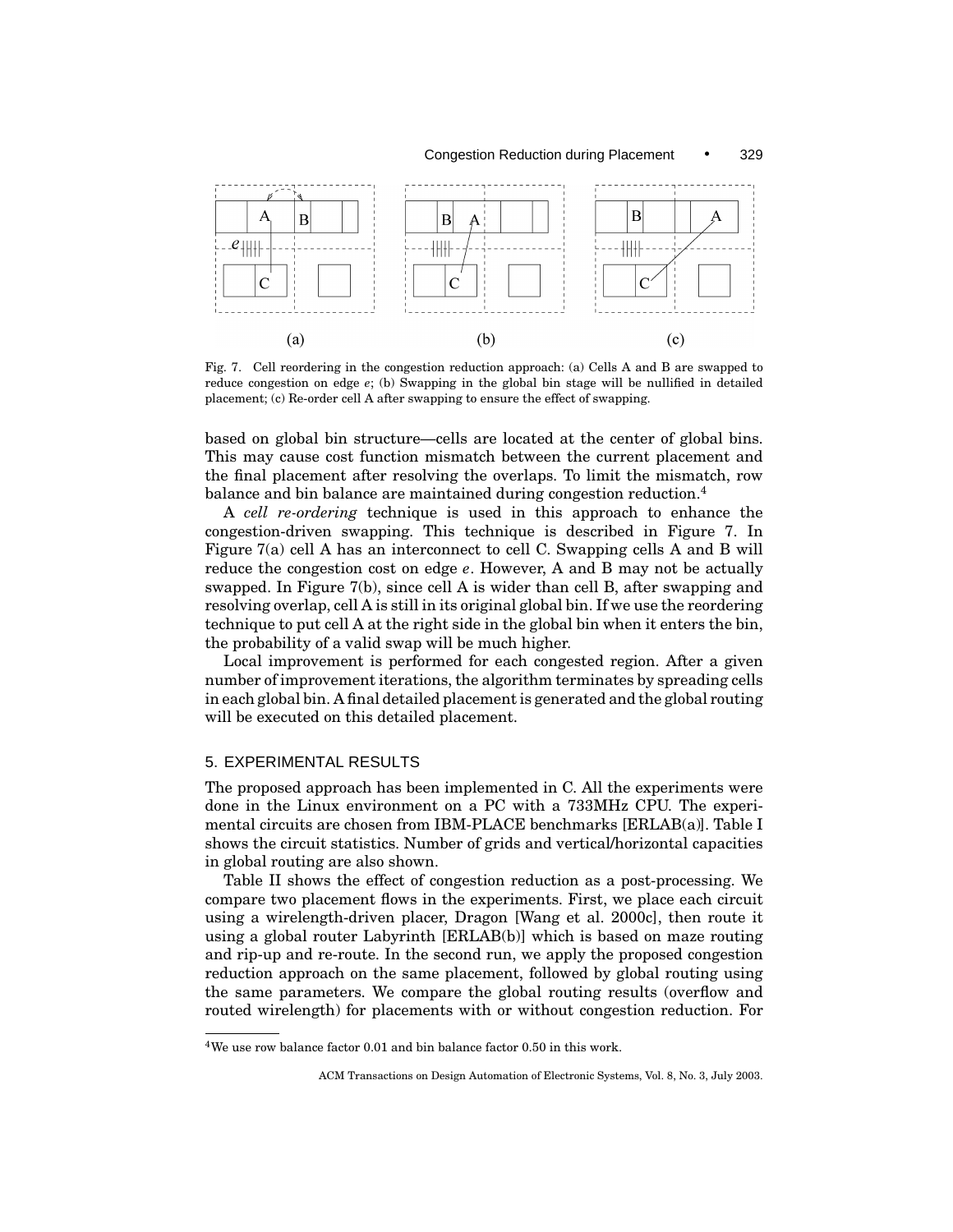| ckt               | $\#cells$ | #nets  | Grids           | $\sqrt{\frac{4}{1}}$ | V/H Cap |
|-------------------|-----------|--------|-----------------|----------------------|---------|
| ibm01             | 12,036    | 13,056 | $64 \times 64$  | 2.9                  | 12/14   |
| ibm02             | 19,062    | 19,291 | $80 \times 64$  | 3.7                  | 22/34   |
| ibm03             | 21,924    | 26,104 | $80 \times 64$  | 4.3                  | 20/30   |
| ibm <sub>04</sub> | 26,346    | 31,328 | $96 \times 64$  | 4.3                  | 20/23   |
| ibm05             | 28,146    | 29,647 | $128 \times 64$ | 3.4                  | 42/63   |
| ibm06             | 32,185    | 34,935 | $128 \times 64$ | 3.9                  | 19/34   |
| ibm07             | 45,135    | 46,885 | $192 \times 64$ | 3.6                  | 21/36   |
| ibm08             | 50,977    | 49,228 | $192 \times 64$ | 4.1                  | 21/32   |
| ibm09             | 57,746    | 59,454 | $256\times64$   | 3.1                  | 14/28   |
| ibm10             | 67,692    | 72,760 | $256\times64$   | 4.1                  | 27/40   |

Table I. Tested Circuit Statistics, Including Number of Cells, Number of Nets, Number of Global Bins, Average Number of Cells per Bin and Vertical/Horizontal Capacity in Global Routing

Table II. Global Routing Results Comparison Between Placement Without Congestion Reduction (NCR) and With CR. The Total Overflow, Bounding Box Wirelength, Normalized Bounding Box Wirelength and Normalized Routed Wirelength are Compared. Lower Overflows are Shown in Boldface. Wirelength With CR is Relative to that Without CR. Runtime is in CPU Seconds

|                   | Overflow     |             | BB-WL        |          | Grid-BB-WL |          | Grid-routed-WL |          | Runtime |
|-------------------|--------------|-------------|--------------|----------|------------|----------|----------------|----------|---------|
| ckt               | $_{\rm NCR}$ | $_{\rm CR}$ | $_{\rm NCR}$ | CR       | NCR        | CR       | NCR            | CR       | (secs)  |
| ibm01             | 398          | 309         | 4.79         | $\Omega$ | 52742      | $\Omega$ | 76517          | $-0.9\%$ | 11      |
| ibm <sub>02</sub> | 492          | 292         | 13.82        | $-0.7\%$ | 142240     | $-0.1\%$ | 204734         | $-2.4\%$ | 33      |
| ibm <sub>03</sub> | 209          | 181         | 13.02        | 0        | 129654     |          | 185194         | $-1.8\%$ | 25      |
| ibm04             | 882          | 778         | 16.31        | $+0.1\%$ | 147943     | $\Omega$ | 196920         | $-0.7%$  | 39      |
| ibm05             | 251          | $\Omega$    | 37.14        | $\Omega$ | 472110     | 0        | 689671         | $-9.8\%$ | 134     |
| ibm06             | 834          | 540         | 20.67        | $-0.1\%$ | 241014     | $-0.1\%$ | 346137         | $-0.9\%$ | 169     |
| ibm07             | 697          | 686         | 30.76        | $+0.1\%$ | 327253     | $-0.1\%$ | 449213         | $+0.4\%$ | 164     |
| ibm08             | 665          | 654         | 33.56        | $-0.1\%$ | 339442     | $-0.1\%$ | 469666         | $-0.2%$  | 181     |
| ibm09             | 505          | 268         | 30.38        | $-0.1\%$ | 367378     | $-0.1\%$ | 481176         | $-1.2%$  | 232     |
| ibm10             | 588          | 383         | 59.81        | $+1.1\%$ | 513215     | $+1.2\%$ | 679606         | $-0.3\%$ | 389     |

each circuit, we intentionally adjust the vertical/horizontal capacity in global routing to obtain a reasonable amount of overflow.

As can be seen, the congestion reduction approach considerably reduces the total overflow after global routing. For the best case among all the results, circuit *ibm05*, the total overflow turns to zero by congestion reduction. Almost all the circuits have a shorter Total routed wirelength after congestion reduction. This indicates that wirelength is not sacrificed due to the reduction of overflow. We also noted that the total bounding box wirelength (both actual or normalized grid wirelength) with or without congestion reduction do not differ significantlly. This reveals: (a) the bounding box wirelength is no longer a good metric of routability in detailed placement, and (b) our proposed approach creates little perturbation on the existing placement. Finally, the short amount of running time shows that the method can scale well on large circuits.

Table III shows the effect of the ILP based expansion technique in congestion reduction. For a given circuit ibm02, which contains 9 congested regions, we use a single expansion technique with different expansion areas from 10% to 100%. The double expansion technique is also applied with different combinations of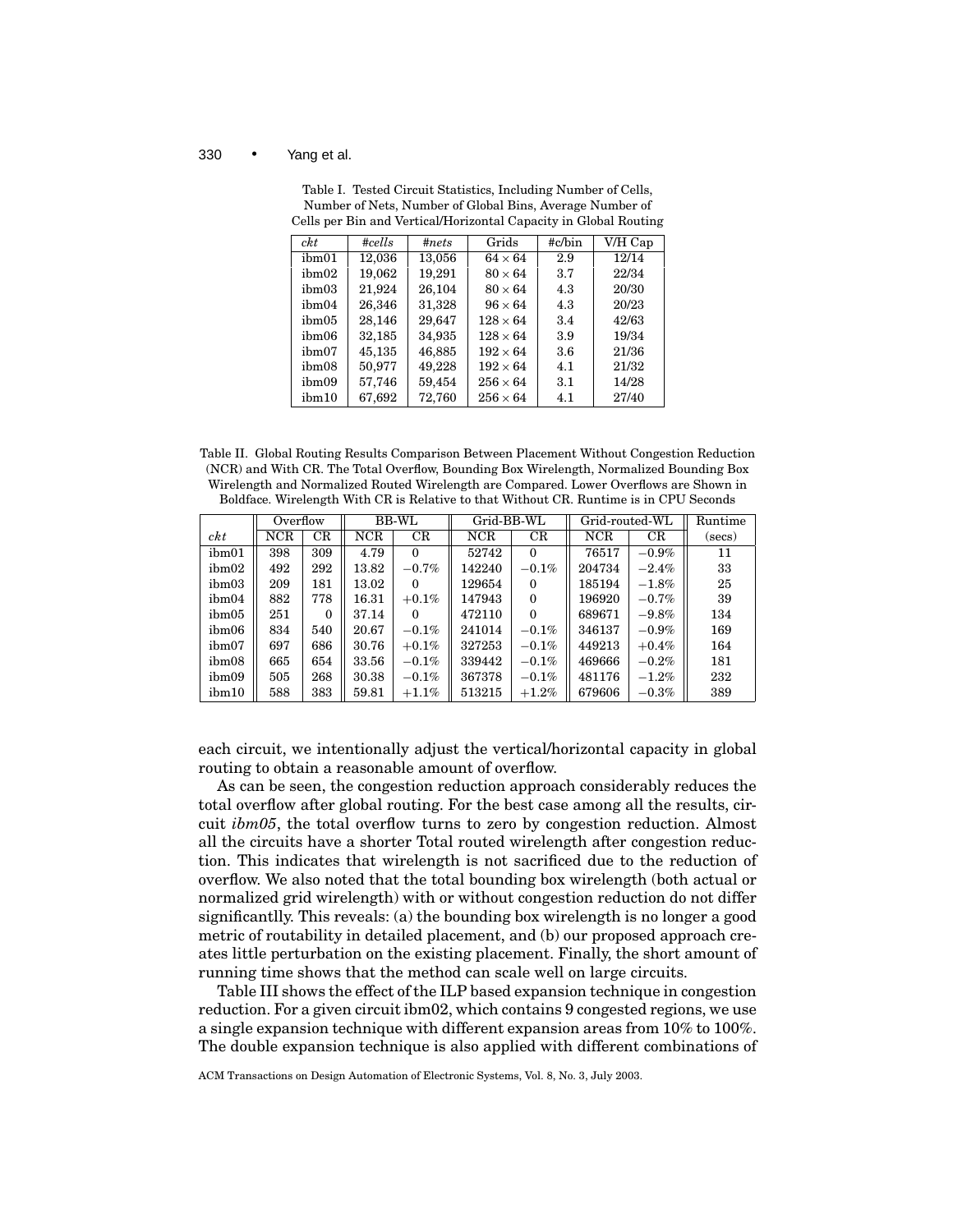Table III. Comparison Between Single Expansion and ILP Based Expansion for Circuit ibm02 (9 congested regions). Overflow is Reported for each Expansion Area *x*% in The Single Expansion Case, and for each Combination of Two Expansion Areas

*x*1%/*x*2% in The Double Expansion Case. Both ILP and Relaxed LP are Used in Double Expansion Case

| Single Expansion |     |             |     | Double Expansion |     |           |     |  |
|------------------|-----|-------------|-----|------------------|-----|-----------|-----|--|
|                  |     |             |     | ILP              |     | LP        |     |  |
| %<br>exp         | ОF  | $\%$<br>exp | ОF  | $\%$<br>exp      | OF  | $\exp \%$ | ΟF  |  |
| 10               | 447 | 60          | 433 | 10/60            | 433 | 10/60     | 412 |  |
| 20               | 457 | 70          | 439 | 20/70            | 396 | 20/70     | 381 |  |
| 30               | 473 | 80          | 355 | 30/80            | 436 | 30/80     | 458 |  |
| 40               | 427 | 90          | 457 | 40/90            | 388 | 40/90     | 421 |  |
| 50               | 430 | 100         | 424 | 50/100           | 380 | 50/100    | 425 |  |



Fig. 8. Comparison of different layouts with and without congestion reduction for circuit ibm10. Overflowed edges are shown in black. (a) layout without congestion reduction, overflow  $= 588$ , (b) layout with congestion reduction, overflow = 383.

expansion areas. To solve the formulated ILP problem, we use an ILP solver<sup>5</sup> or relax the problem and solve the corresponding LP problem. All of these methods are tested by reporting the total overflow after global routing. As can be seen, in general the double expansion scheme produces better placement compared to the single expansion—20%/70% combination is better than either 20% or 70% expansion.

Figure 8 shows the effect of our congestion reduction approach on circuit *ibm* 10. Figure 8(a) is the overflowed edge map after global routing without congestion reduction. Figure 8(b) is the map with congestion reduction, containing fewer overflowed edges.

# 6. CONCLUSION AND DISCUSSION

We have developed an algorithm to alleviate congestion during placement. In the congestion reduction process, a routing estimation model is used to evaluate edge and bin congestion. Congested spots on the design are relieved using local improvement within a search window. Such a window size is determined by

<sup>5</sup>CPLEX 7.0

ACM Transactions on Design Automation of Electronic Systems, Vol. 8, No. 3, July 2003.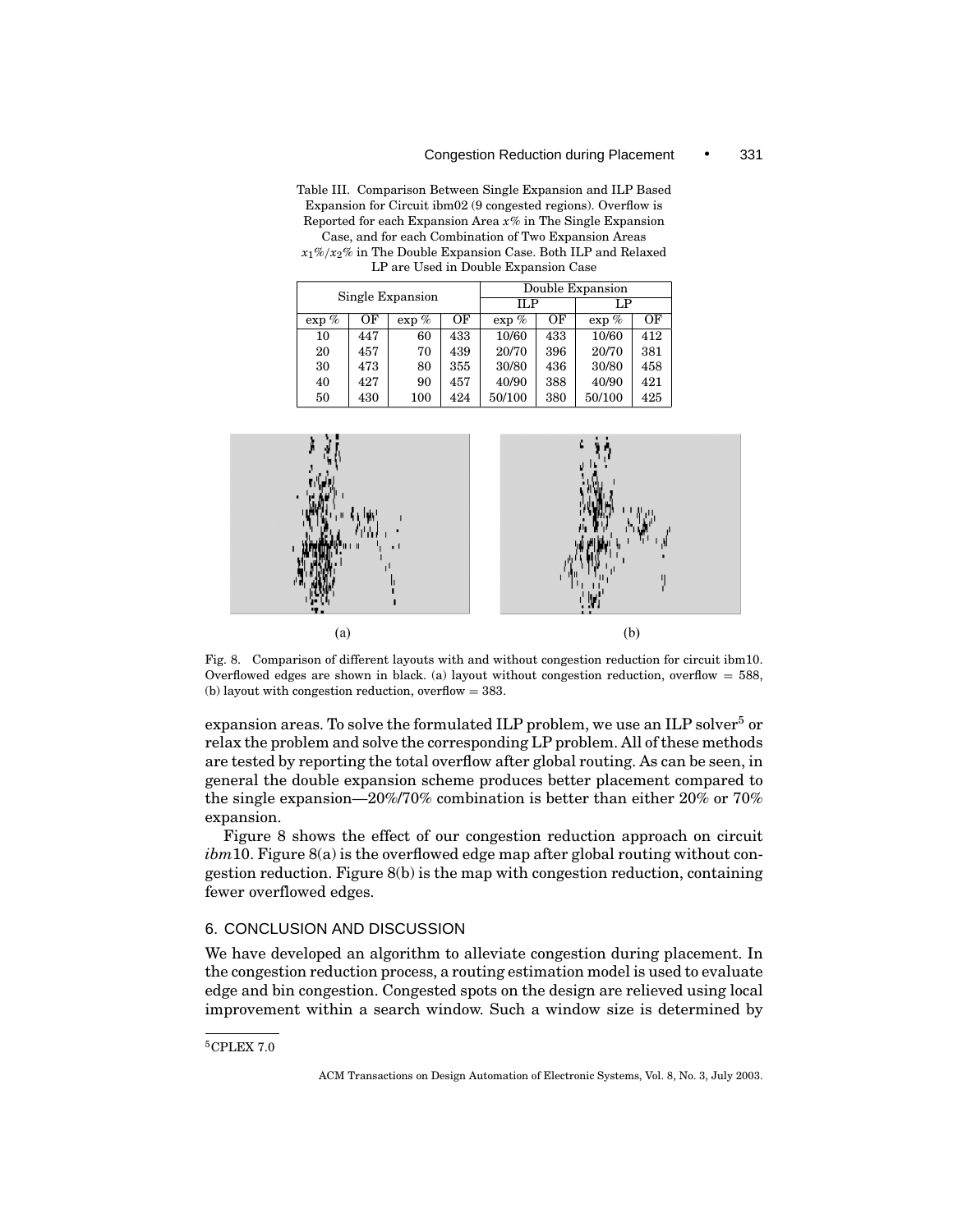formulating and solving an ILP problem when dealing with multiple congested regions. We also study the approximation algorithm for the proposed ILP problem. Experimental results on overflow of routed designs show that the proposed method is an effective way to improve design routability.

In this paper, we focus on a post-processing congestion reduction problem. However, circuit performance is becoming more and more critical for modern designs. Meeting timing constraints and producing routable designs are two indispensable objectives in the placement stage. It should be noted that congestion and timing are two highly related objectives in placement. In many cases, addressing the congestion issue would greatly help timing optimization. An obvious example is the following. If some regions of a placed circuit are highly congested, it is more likely to have many detoured wires in the final layout. Excessive detoured wires cause bad timing prediction in placement and nullify any timing-driven placement method. Another example is that reducing congestion is helpful for buffering, since the newly added buffers have little impact on routability if the current congestion is under control. In some other cases, however, reducing congestion may have a negative effect on timing improvement. For better routability, some cells are moved out of high density regions. This may cause longer interconnections on critical paths. An appropriate trade-off between congestion and timing optimization is desired in this case.

#### ACKNOWLEDGMENTS

The authors would like to thank the reviewers for their detailed feedback. The authors are also grateful to Prof. Jason Cong, Prof. Miodrag Potkonjak, Prof. Lieven Vandenberghe for their valuable comments on the manuscript.

#### REFERENCES

- CHENG, C. E. 1994. "RISA: Accurate and Efficient Placement Routability Modeling". In *International Conference on Computer-Aided Design*, pages 690–695.
- CALDWELL, A. E., KAHNG, A. B., AND MARKOV, I. L. 2000. "Can Recursive Bisection Alone Produce Routable Placements?" In *Design Automation Conference*, pages 477–482.
- CONG, J. AND MADDEN, P. 1998. "Performance Driven Multi-Layer General Area Routing for PCB/MCM Designs." In *Design Automation Conference*, pages 356–361.
- DUNLOP, A. E. AND KERNIGHAN, B. W. 1985. "A Procedure for Placement of Standard Cell VLSI Circuits." *IEEE Trans. Comput. Aided Design*, *4*, 1, 92–98.
- ERLAB(a). "IBM-PLACE benchmark." http://er.cs.ucla.edu/benchmarks/ibm-place/.
- ERLAB(b). "Labyrinth." http://www.cs.ucla.edu/˜kastner/labyrinth/.
- KAHNG, A. B., MANTIK, S., AND STROOBANDT, D. 2000. "Requirements for Models of Achievable Routing." In *International Symposium on Physical Des.* pages 4–11.
- KLEINHANS, J. M., SIGL, G., JOHANNES, F. M., AND ANTREICH, K. J. "GORDIAN: VLSI Placement by Quadratic Programming and Slicing Optimization." *IEEE Trans. Comput. Aided Des. 10*, 3, 365–365.
- LOU, J., KRISHNAMOORTHY, S., AND SHENG, H. S. 2001. "Estimating Routing Congestion using Probabilistic Analysis." In *International Symposium on Physical Design*, pages 112–117.
- MAYRHOFER, S. AND LAUTHER, U. 1990. "Congestion-Driven Placement Using a New Multipartitioning Heuristic." In *International Conference on Computer-Aided Design*, pages 332–335.
- PARAKH, P. N., BROWN, R. B., AND SAKALLAH, K. A. 1998. "Congestion Driven Quadratic Placement." In *Design Automation Conference*, pages 275–278.